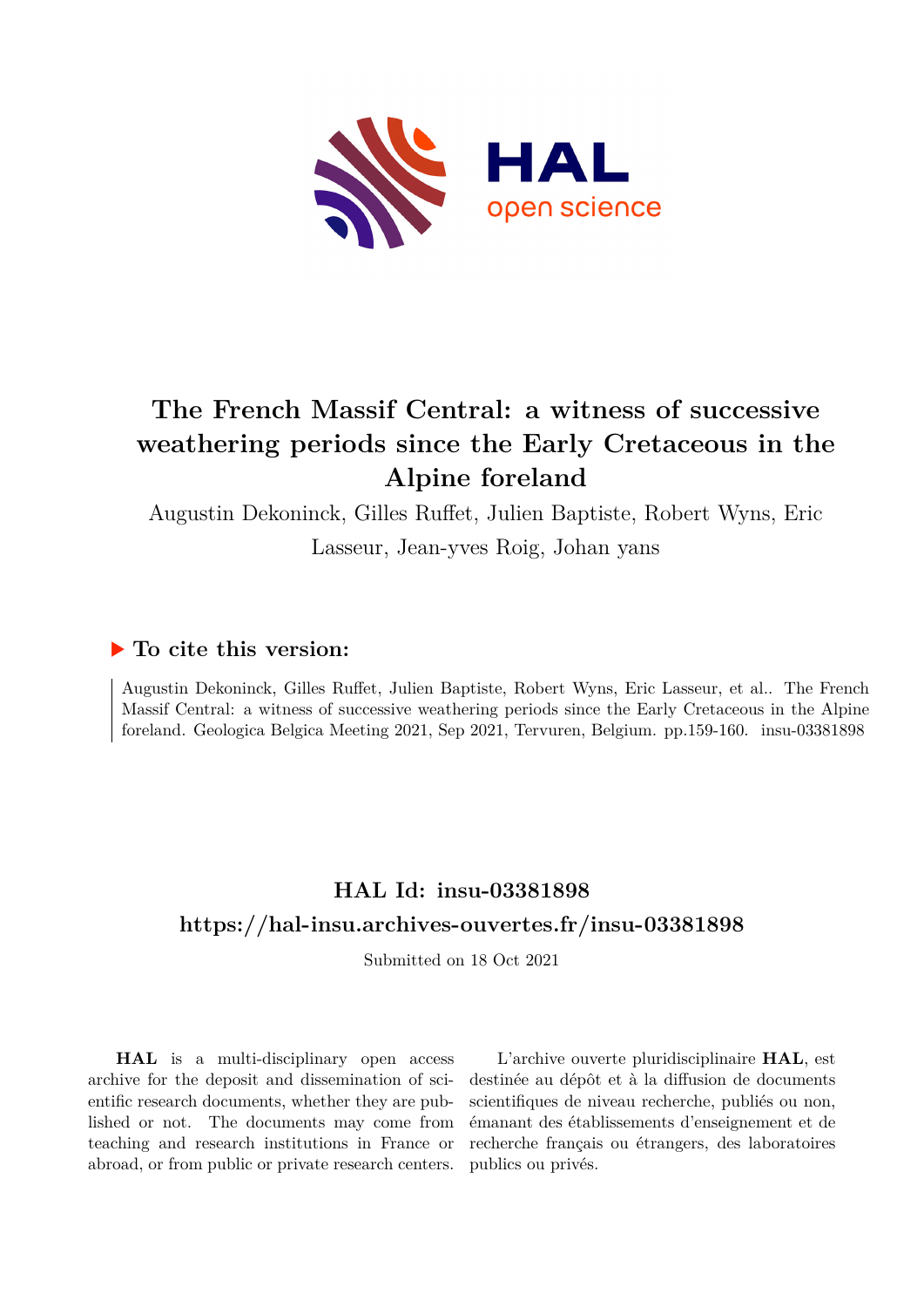See discussions, stats, and author profiles for this publication at: [https://www.researchgate.net/publication/355059637](https://www.researchgate.net/publication/355059637_The_French_Massif_Central_a_witness_of_successive_weathering_periods_since_the_Early_Cretaceous_in_the_Alpine_foreland?enrichId=rgreq-18b4ca8f51fe1ae8882be5948bcf8a8f-XXX&enrichSource=Y292ZXJQYWdlOzM1NTA1OTYzNztBUzoxMDc1NDcyNzMzNTk3Njk2QDE2MzM0MjQwODkxMTU%3D&el=1_x_2&_esc=publicationCoverPdf)

### [The French Massif Central: a witness of successive weathering periods since](https://www.researchgate.net/publication/355059637_The_French_Massif_Central_a_witness_of_successive_weathering_periods_since_the_Early_Cretaceous_in_the_Alpine_foreland?enrichId=rgreq-18b4ca8f51fe1ae8882be5948bcf8a8f-XXX&enrichSource=Y292ZXJQYWdlOzM1NTA1OTYzNztBUzoxMDc1NDcyNzMzNTk3Njk2QDE2MzM0MjQwODkxMTU%3D&el=1_x_3&_esc=publicationCoverPdf) the Early Cretaceous in the Alpine foreland

**Conference Paper** · September 2021

Pro



**Some of the authors of this publication are also working on these related projects:**

Geochronoloy, petrology and source characteristics of Cenozoic magmatism in NE Turkey [View project](https://www.researchgate.net/project/Geochronoloy-petrology-and-source-characteristics-of-Cenozoic-magmatism-in-NE-Turkey?enrichId=rgreq-18b4ca8f51fe1ae8882be5948bcf8a8f-XXX&enrichSource=Y292ZXJQYWdlOzM1NTA1OTYzNztBUzoxMDc1NDcyNzMzNTk3Njk2QDE2MzM0MjQwODkxMTU%3D&el=1_x_9&_esc=publicationCoverPdf)

Manganese occurrences in the Vosges Massif [View project](https://www.researchgate.net/project/Manganese-occurrences-in-the-Vosges-Massif?enrichId=rgreq-18b4ca8f51fe1ae8882be5948bcf8a8f-XXX&enrichSource=Y292ZXJQYWdlOzM1NTA1OTYzNztBUzoxMDc1NDcyNzMzNTk3Njk2QDE2MzM0MjQwODkxMTU%3D&el=1_x_9&_esc=publicationCoverPdf)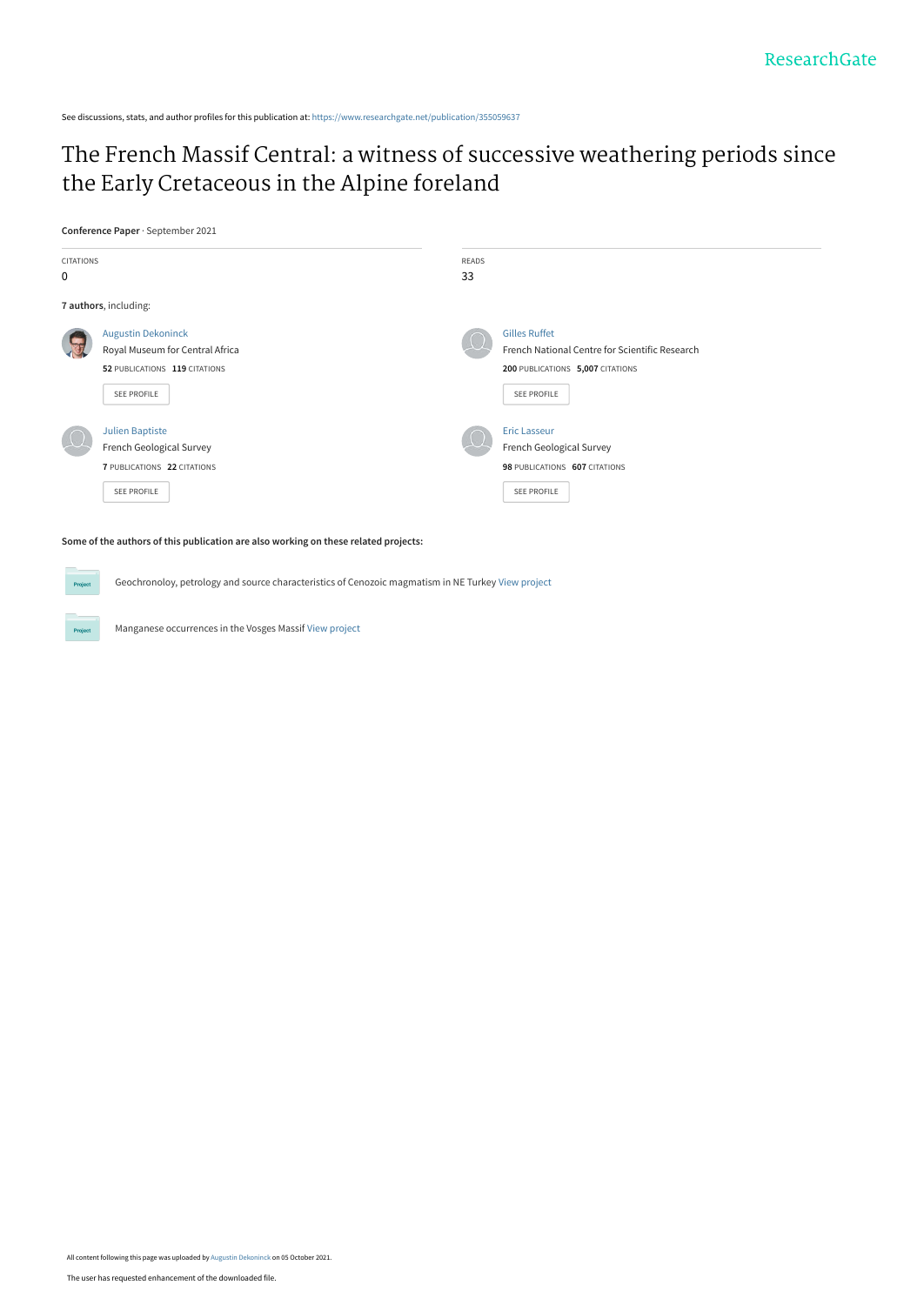#### The French Massif Central: a witness of successive weathering periods since the Early Cretaceous in the Alpine foreland

Augustin DEKONINCK $1$ <sup>t</sup>, Gilles RUFFET<sup>2</sup>, Julien BAPTISTE<sup>3</sup>, Robert WYNS<sup>3</sup>, Eric  $LASSEUR<sup>3</sup>$ , Jean-Yves ROIG<sup>3</sup>, Johan YANS<sup>1</sup>

1. Université de Namur, ILEE, Département de géologie – Belgium  $(augustin.dekonink@unamur.be)(johan.yans@unamur.be)$ 

2. CNRS (CNRS/INSU) et Université de Rennes 1, Géosciences (UMR6118) – France (gilles.ruffet@univ-rennes1.fr)

3. Bureau de Recherches Géologiques et Minières (BRGM) – France (j.baptiste@brgm.fr)(e.lasseur@brgm.fr)( jy.roig@brgm.fr)(r.wyns@free.fr)

Many European uplands have remained topographic highs for protracted periods of weathering during the Mesozoic and Cenozoic. The long-term elevation position as low relief of these massifs acted as a source for adjacent sedimentary basins, their weathering playing a major role in the production of sediments available for erosion. Weathering profiles on these uplands are mostly incomplete/truncated since weathering products have often been washed away during repeated periods of erosions, leading to patchworks of remaining weathered rocks. In order to better address the events that have shaped these source areas, a complementary approach of both the source (upland) and sink (sedimentary basin) areas is crucial, but the record in the hinterland often remains partial due to lack of dating material and incomplete sequence.

The study presented here after is part of the BRGM-TOTAL Source-to-Sink project and aims at identifying key periods of exposure of the Massif Central (France). We used the combination of a careful petrogenesis and  $^{40}Ar^{39}Ar$  dating of K-bearing Mn oxides (coronadite group and romanechite). The French Massif Central hosts several Mn occurrences sporadically mined until the first half of the  $20<sup>th</sup>$  Century. We have targeted five of these sites that contain dating minerals: (1) "Nontronais" (Haute-Dordogne; Mn-Fe; south-west),  $(2)$ Villerembert (Montagne Noire; Mn; south), (3) Vieussan (Montagne Noire; Mn; south), (4) Auxilhac (Lozère; Mn-Fe; south), and (5) Romanèche (Mn-F-Ba; east). The combined petrography, mineralogy and geochemistry of these Mn ores show that Mn deposits 1, 2 and 3 belong to a weathering crust model ("laterite"), sampling site 4 follows a karst-hosted model whereas sampling site 5 follows an epithermal model. In any of these cases, the dated K-Mn oxides were formed at the end of the weathering paragenetic sequence, except maybe for Romanèche which encompasses epithermal formation. This and their oxidizing precipitation environment support a formation under surface or sub-surface conditions. Therefore, their ages are instructive of periods of meteoric waters circulation under near-surface conditions. For the first time in these areas, the  ${}^{40}Ar/{}^{39}Ar$  ages define at least four weathering periods: (i) Albian and older, (ii) Campanian, (iii) Oligocene-Early Miocene and (iv) Late Miocene to Quaternary. The French Massif Central is a key place in the West European landscape that better constrain the long-term evolution of weathering that has affected basement rocks and their cover. The Early Cretaceous period is well known in Western Europe for having provided various and thick weathering products (bauxite, kaolin, siderolithic). The Campanian